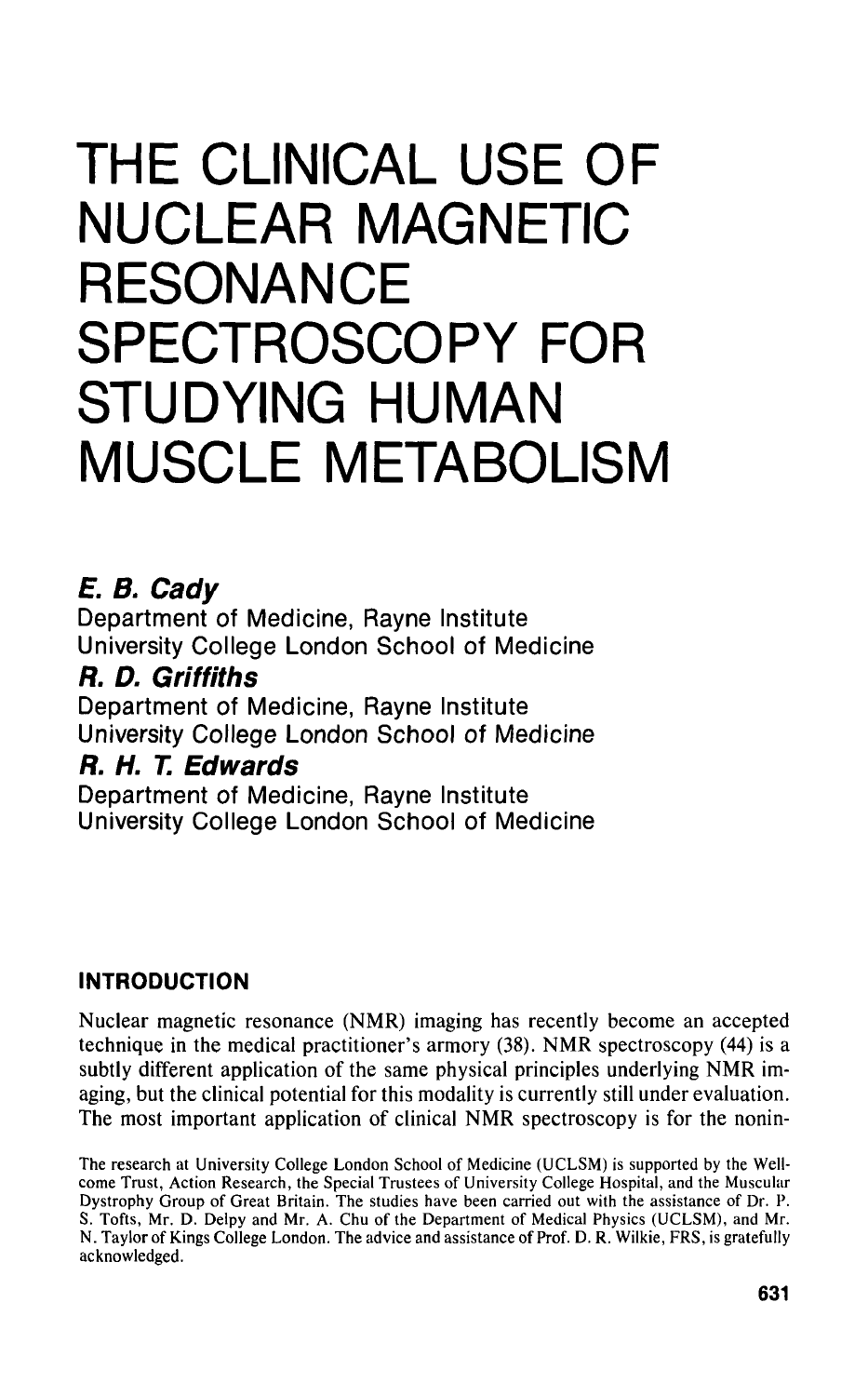vasive monitoring of changes in metabolite levels and intracellular pH of intact tissues during physiological stress or in response to pharmacological agents or disease. The <sup>31</sup>phosphorus (<sup>31</sup>P) nucleus has been the most commonly investigated in muscle disease (39) but the applications of proton  $(^1H)$ , (4,5,8) and <sup>13</sup>carbon  $(13C)$ ,  $(2,7)$  are currently being explored.

The main difference between NMR imaging and NMR spectroscopy is that in the former, protons (mainly in water) are positionally labeled by the application of magnetic field gradients so that the resonant frequency depends on the location of the 'H nucleus in the tissue. By the use of suitable combinations of field gradients, a three-dimensional proton distribution can be derived which can give an image in any selected plane. In NMR spectroscopy, a highly homogeneous, static magnetic field is applied to the sample. This enables the nuclei in different chemical species to resonate at resolvable frequencies and so produce a spectrum. The separation of signals from various chemical species is made possible by the fact that each nucleus experiences a total magnetic field consisting of the main field plus a local field depending on chemical structure, and hence the resonances are chemicaly shifted and separated in the frequency spectrum.

The information acquired from NMR spectra consists of determinations of relative metabolite concentrations from measurements of resonance line areas and estimates of the intracellular pH from the chemical shifts of inorganic phosphate (Pi), (36) or the C4-H, C2-H, and N-H protons of carnosine (5).

The NMR method has some advantages over needle or open biopsy procedures. Being noninvasive, harmless (42), and painless, NMR spectra can be collected as frequently as the signal-to-noise ratio will allow, and the procedure is acceptable to young children. The metabolites are assayed *in situ,* and it is believed that realistic estimates are obtained (47), whereas using the needle biopsy procedure, even the most skilful operator takes a few seconds to obtain and freeze the sample, allowing time for metabolite levels to change. Using NMR, typically 10 to 50 cm<sup>3</sup> of tissue are examined, and the metabolite and pH results are more representative of overall muscle pathology, whereas the fact that needle biopsy gives only a small sample can be a problem in inhomogeneous tissue. Histological information, however, is not obtained, and hence NMR spectroscopy augments but does not replace the biochemical and histological uses of biopsy and other techniques.

#### **METHODS**

There are some problems associated with the clinical use of NMR spectroscopy. Practicalities concerning patient comfort while locating the muscle of interest in the center of the magnet bore have to be dealt with (15). The limb has to be adequately supported so that minimal pressure is applied to major blood vessels or nerves, and it is essential that some method of limb restraint is available to restrict movement. Studies of forearm muscle are usually made with the subject sitting on a chair; investigations of the calf muscles require the provision of a couch. The limb is usually grounded to reduce radio frequency (Rf) interference. Usually one or two flexible, electrically conducting straps coated with contact gel are used to ground the limb; however, an alternative approach is to completely enclose the subject in a Faraday shield.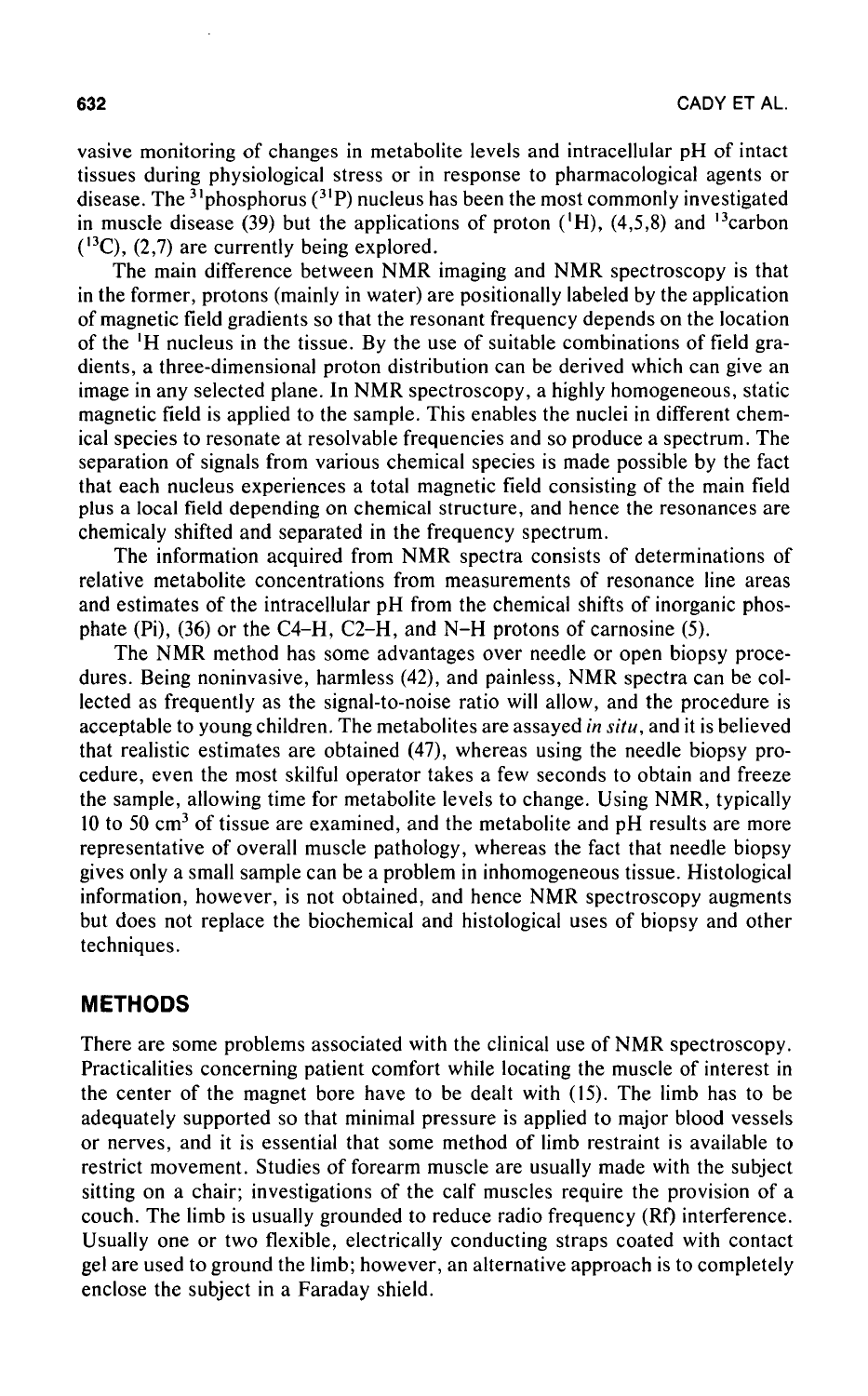In order to pick up the NMR signal, it has been found most practical to use a surface coil antenna consisting of one or more loops of wire placed on the skin adjacent to the tissue of interest (1). The surface coil is used for pulse transmission to perturb the nuclei as well as for reception of the subsequent free induction decay (FID). Insulation between the patient and the coil is usually provided by a thin (approximately 1 mm) sheet of polytetrafluoroethylene (PTFE). Coils are tuned to the Rf for the particular nucleus and matched to the appropriate impedance while the limb is in position. The addition of a simple circuit allows the same coil to be "double tuned" for 'H, and this allows the homogeneity of the main field to be optimized (shimmed) using the strong  $H<sub>2</sub>O$  signal. Both these tasks can be accomplished usually within 5 minutes. Parameters such as coil size and tuning (15), pulse length (related to flip angle), and pulse interval also need to be optimized to get maximum signal per unit time (23,31). For short pulse intervals, correction factors have to be determined for each metabolite to allow for insufficient relaxation of the spin system between pulses. These factors can be estimated usually by collecting data with the normal pulse interval and then with a pulse interval several times the longest Tl (the spin-lattice relaxation time constant) so that the spin system is very nearly relaxed. Direct comparison of the resonance line areas then gives correction factors which can be applied to all subsequent data.

The signal has to be localized so that data are acquired only from the required tissue, and this can be achieved in several ways. The spatial sensitivity of circular surface coils as a function of flip angle and pulse repetition rate has been examined in detail (23,31). A degree of localization can be obtained by judicious positioning of the coil adjacent to the muscle and by appropriate selection of the transmitted pulse length, interval, or sequence (9,10,11). For <sup>31</sup>P-NMR investigations, great benefit is obtained from the fact that most surface tissues do not contain detectable amounts of phosphorus metabolites, and simple muscle studies can be made by the use of a suitable size surface coil only. An alternative approach is to superimpose high-order profiled magnetic field gradients onto the main field (25), which are arranged so that only a defined volume of muscle experiences a homogeneous field. Nuclei in the field gradients resonate over a range of frequencies, and this broad signal can be removed by mathematical processing (26) to leave only the narrow resonance lines from the homogeneous region. In studies of muscle, signal localization has so far been achieved by the use of combinations of all these methods.

At the moment, techniques involving the application of field gradients are being developed to give the user more flexible localization and ability to define the shape, size, and position of the volume from which data is collected (6,12,43). These methods are somewhat handicapped by the low concentrations and sensitivities of most potentially interesting nuclei. For muscles near to the skin surface, the user may still be better off in many applications using the simple surface coil technique.

If it is desired to localize the signal to a particular, deeper muscle, then more sophisticated techniques have to be applied in order to reduce signals from tissues closer to the coil. If  ${}^{13}C$  or  ${}^{1}H$  are studied, then some method of avoiding data contamination by signals from skin or subcutaneous fat has to be used. Studies using these two nuclei encounter other problems. Because of the magnetic struc-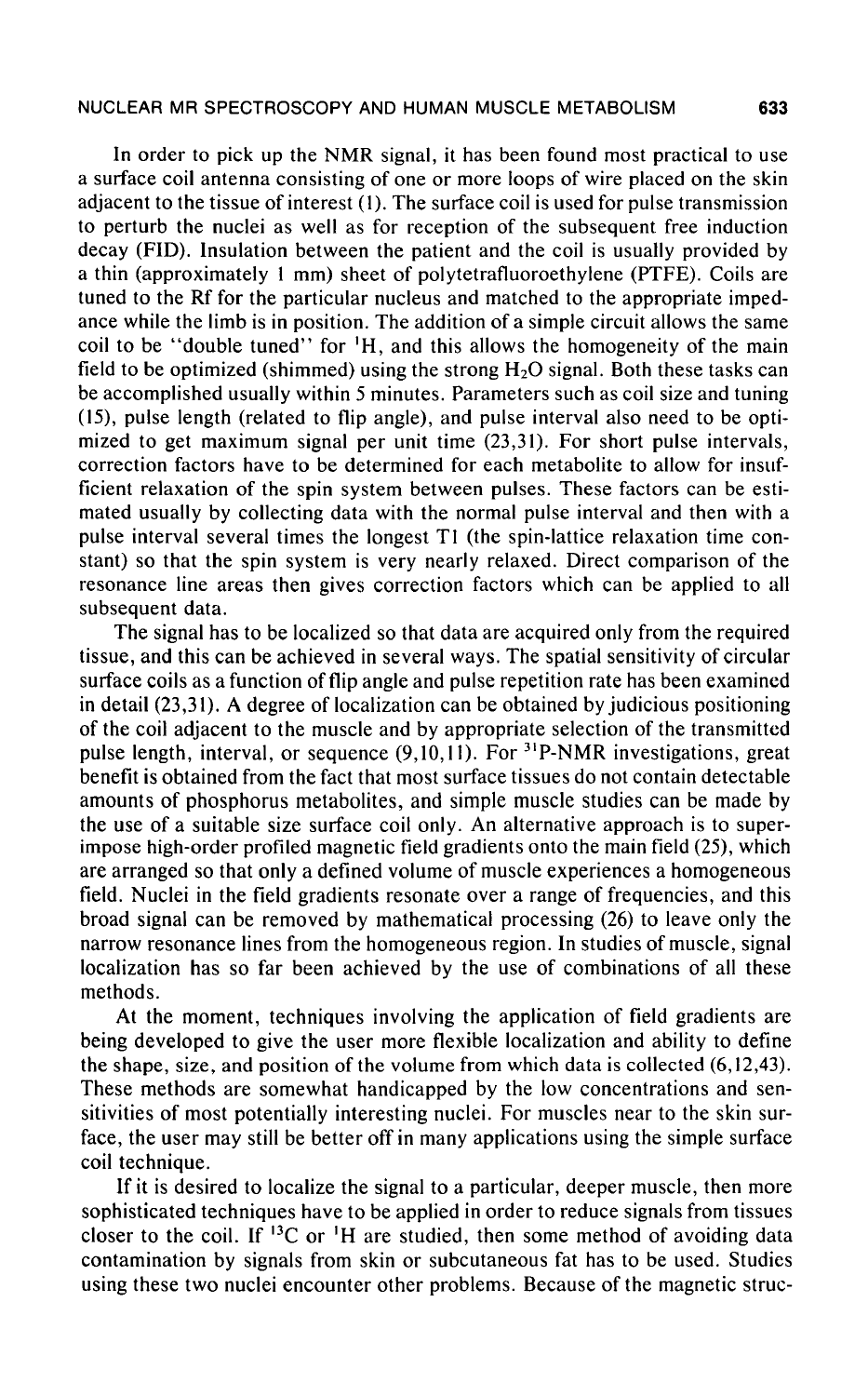

Figure 1. (a) 'H spectrum obtained using a 2.5 cm diameter coil placed adjacent to the extensor digitorum muscle.  $8 \times 75$   $\mu$ s pulses with a pulse interval of 1.256 s. The main peak is due to  $H_2O$  protons; the other smaller resonances are due mainly to subcutaneous fat. (b)  $A^{13}C$  spectrum collected with a 4 cm surface coi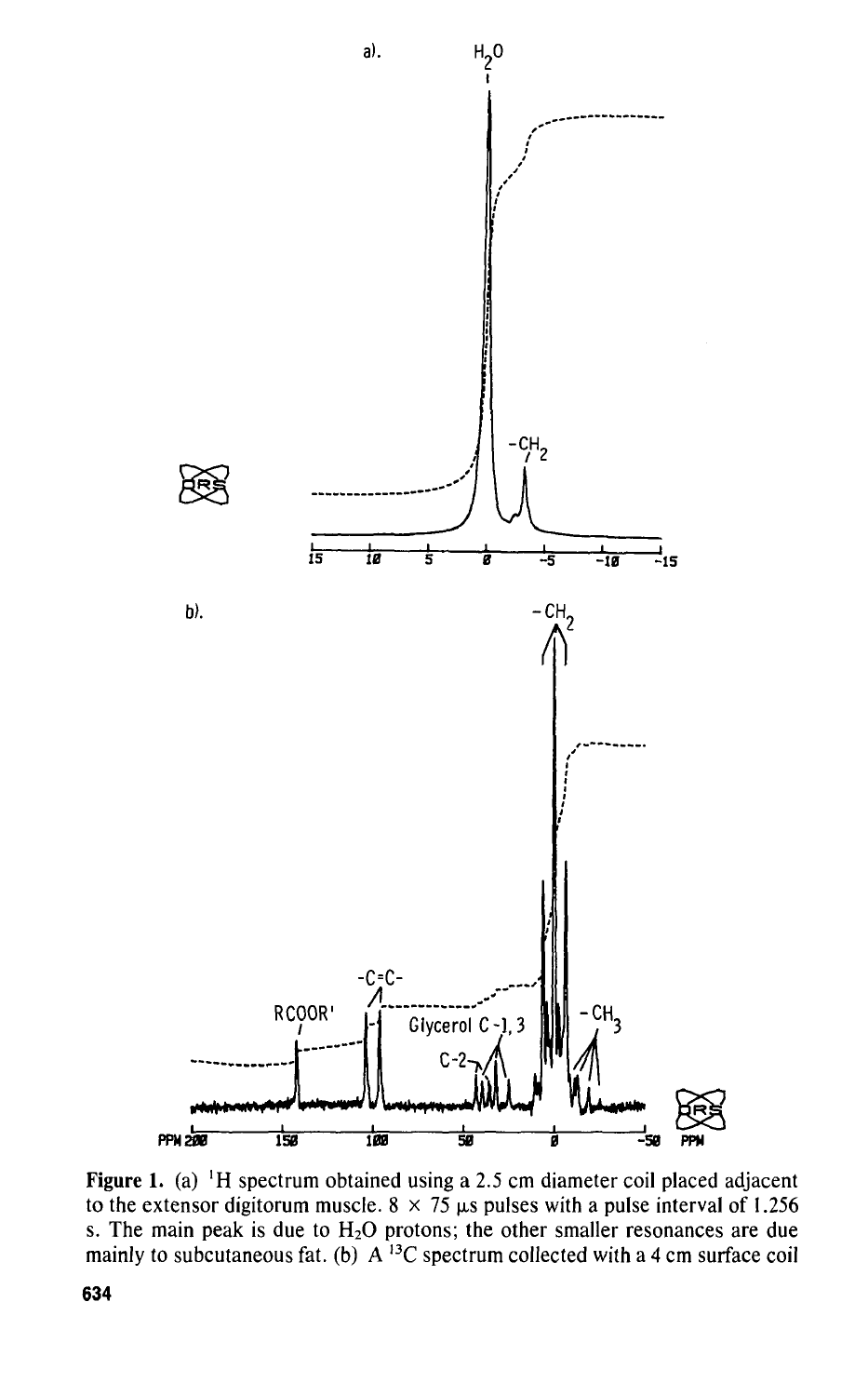ture of organic molecules, <sup>13</sup>C spectra usually consist of resonance line multiplets which complicate spectral analysis. These multiplets can be condensed to single resonances by simultaneously applying decoupling Rf at the 'H frequency. However, as this can cause tissue heating, the use of decoupling has to be approached very cautiously in living systems. 'H studies of tissue are handicapped by the presence of a very large  $H_2O$  resonance which completely dominates the spectrum. Various pulse sequence techniques exist for the reduction of this signal (33,40) although their usefulness with surface coils remains to be shown. The application of 'H-NMR to muscle shows great promise because of the greater sensitivity of the proton and the large number of potentially detectable metabolites including lactate, phosphocreatine (PCr), and creatine (4,5).

### **CLINICAL APPLICATIONS OF NMR SPECTROSCOPY TO MUSCLE DISEASE**

#### **Normal Muscle**

In order to use NMR spectroscopy to monitor physiological or pathological changes in muscle tissue, it is necessary to know the normal ranges for resting metabolite levels and intracellular pH. Figures 1 and 2 show  $^1H$ ,  $^{13}C$ , and  $^{31}H$ spectra obtained from normal, resting muscles. The 'H spectrum (Figure la) consists mainly of a strong  $H_2O$  resonance and a small peak due to  $-CH_2$  protons in triglycerides. Other resonances from metabolites of millimolar concentration such as creatine, phosphocreatine, and lactic acid are swamped by the strong  $H_2O$  and -CH2 signals. If no precautions are taken to reduce surface tissue signals, the size of this  $-CH<sub>2</sub>$  proton peak will depend largely on the subcutaneous fat thickness. In the coupled  $^{13}C$  spectrum (Figure 1b), the predominant feature is the triplet, due to  $-CH<sub>2</sub>$  carbon nuclei in triglyceride chains. Other prominent resonances are detected from  $-CH_3$ , Glycerol,  $-C=-$ , and RCOOR' carbons. So far, the most illuminating results from muscle tissue have been obtained using <sup>31</sup>P NMR. The spectrum from normal, resting extensor digitorum (Figure 2) shows several prominent resonances from ATP (the  $\gamma$ -,  $\alpha$ -, and  $\beta$ -phosphorus nuclei), phosphocreatine (PCr), and inorganic phosphate (Pi). Signals from monoesters (mainly sugar-phosphates (SP) and phosphodiesters (PD) are also detected along with broad signals from immobile phosphorus in bone and phospholipids which in this spectrum have been removed mathematically to give a flat baseline. The PCr resonance usually has a very good signal-to-noise ratio and is commonly used as an internal reference for the determination of <sup>31</sup>P-NMR chemical shifts. The PCr line profile is narrow and its chemical shift is not pH dependent, although there is some variation with the  $Mg^{2+}$  concentration. In most muscle studies the PCr resonance makes a good reference. However, in instances of PCr depletion,

placed on the belly of the calf. No proton decoupling was used. 512  $\times$  40  $\mu$ s pulses with an interval of 1.256 s. The spectrum probably contains a significant amount of contamination from subcutaneous fat tissue. The prominent triplet at the right-hand end of the spectrum is due to the carbon nuclei in triglyceride chains. *Spectrum [a] obtained with the assistance of N. Taylor.*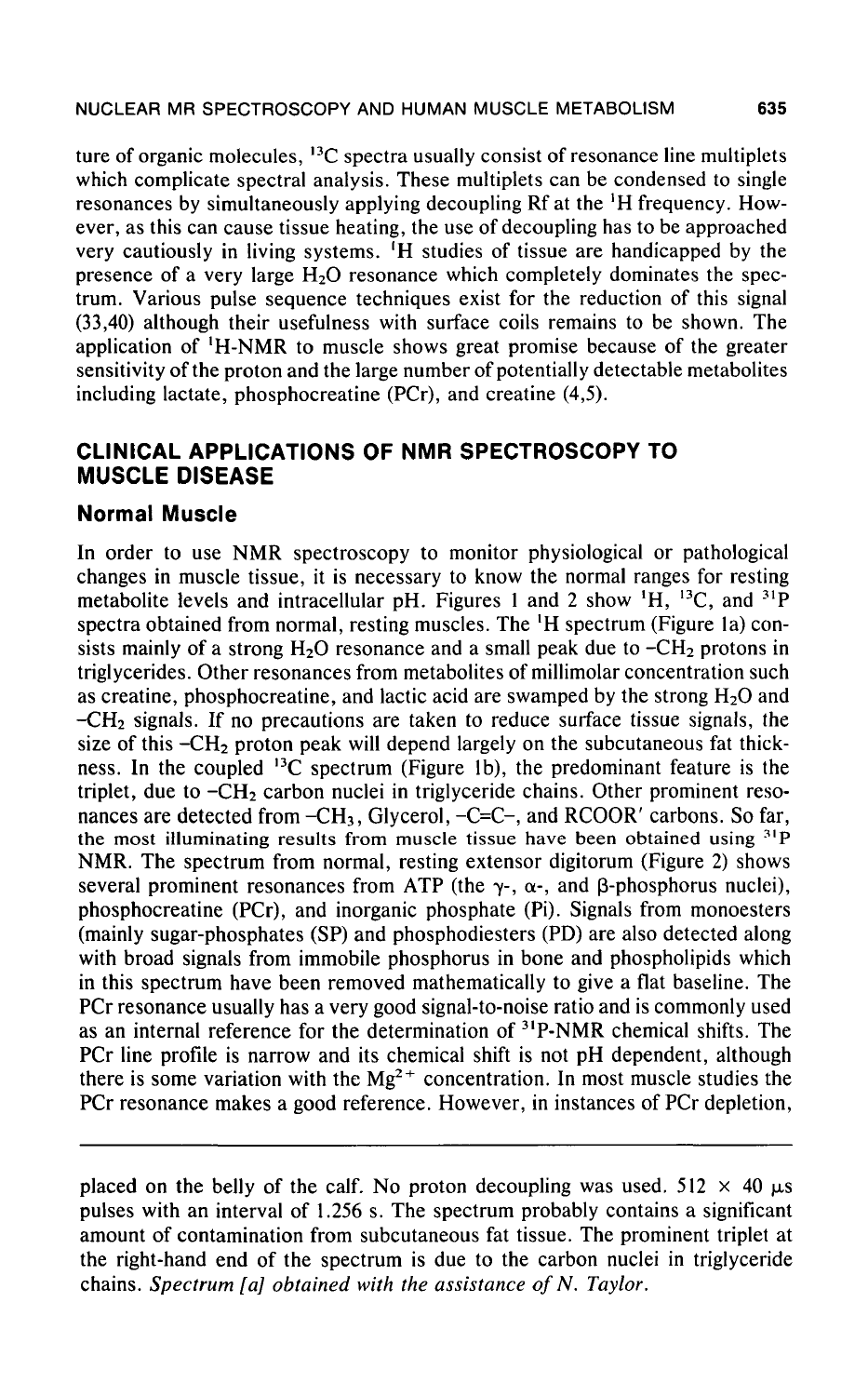

Figure 2.  $A^{31}P$  spectrum obtained from the extensor digitorum muscle using the same coil as in Figure 1a. 256  $\times$  13  $\mu$ s pulses with an interval of 2.256 s. Because of the very low concentrations of mobile <sup>31</sup>P metabolites in other adjacent tissues metabolite levels determined from this spectrum are very close to those pertaining to the muscle tissue. *Spectrum obtained with the assistance of N. Taylor.*

it may be necessary to use other approaches, such as  $H H_{2}O$  referencing (17). Mean values for the metabolite levels (relative to a total mobile and NMR-visible phosphate pool of 1) and pH of normal, resting, male calf muscle tissue are given in Table 1 (28).

Changes in normal metabolite levels and pH can be induced by ischemia (19) or exercise (46), and time resolution better than a minute can usually be obtained using the NMR technique. Figure 3 shows the response of muscle tissue to occlusion of arterial blood flow to the arm by a sphygmomanometer cuff for 35 minutes. Gradual depletion of PCr and increase of Pi occurs until the cuff is released.  $PCr + Pi$ ,  $ATP$ , and  $pH$  appear to stay constant throughout the study.

Metabolite changes can also be monitored during exercise, which for the subject can consist of squeezing an air bladder, moving a lever, or making isometric contractions, with a strain gauge to record the performance. Exercise can be continuous or prompted repeatedly by a signal synchronized to the Rf transmitted pulse, so that data are acquired only in the interval between contractions. Several resting spectra are obtained at first as a baseline followed by exercise spectra until sufficient changes have been observed. Exercise is then stopped and the recovery of metabolite levels and pH to the original resting levels is followed by collecting further spectra. Modern spectrometers with computer control have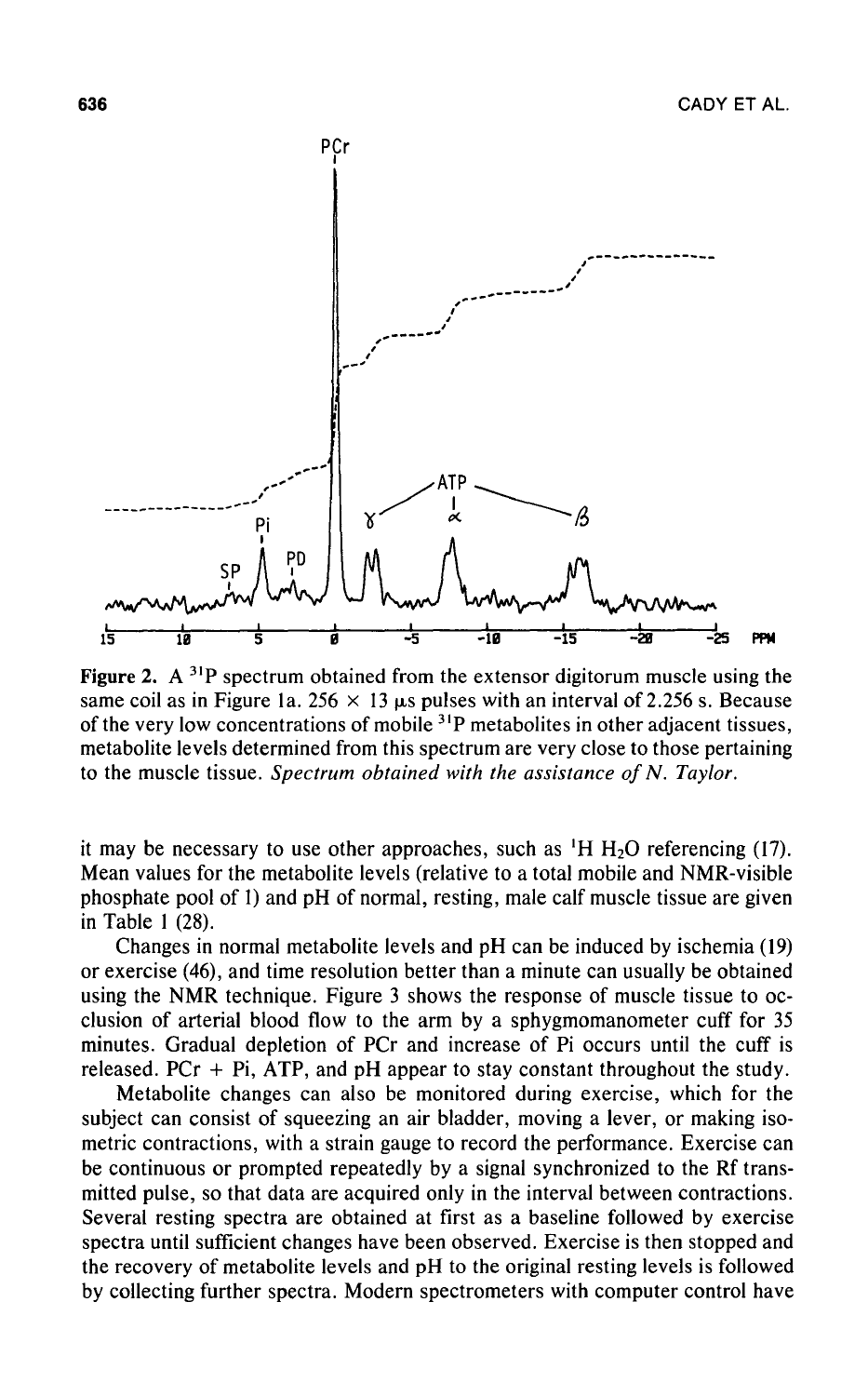|              | Normal Calf<br>$n = 5$ |      | Normal Forearm<br>$n = 24$ |      | Duchenne<br>Dystrophy Calf<br>$n = 53$ |      |
|--------------|------------------------|------|----------------------------|------|----------------------------------------|------|
|              | (Mean)                 | (SD) | (Mean)                     | (SD) | (Mean)                                 | (SD) |
| $\beta$ -ATP | 0.11                   | 0.01 | 0.11                       | 0.01 | 0.11                                   | 0.02 |
| PCr          | 0.47                   | 0.02 | 0.49                       | 0.03 | 0.39 <sup>a</sup>                      | 0.04 |
| Pi           | 0.08                   | 0.01 | 0.08                       | 0.01 | $0.14^a$                               | 0.03 |
| P-diester    | 0.06                   | 0.02 | 0.03                       | 0.02 | 0.06                                   | 0.02 |
| PCr/ATP      | 4.23                   | 0.12 | 4.44                       | 0.49 | $3.70^{\rm a}$                         | 0.75 |
| PCr/Pi       | 6.02                   | 0.49 | 6.71                       | 1.54 | $2.92^{\rm a}$                         | 0.81 |
| $PCr + Pi$   | 0.55                   | 0.03 | 0.57                       | 0.03 | 0.53                                   | 0.03 |
| pH           | 7.05                   | 0.03 | 7.04                       | 0.05 | 7.08                                   | 0.10 |

|                                                    |  |  | Table 1. Metabolite Ratios (Relative to Total Mobile Phosphate) for |  |
|----------------------------------------------------|--|--|---------------------------------------------------------------------|--|
| Normal Calf, Forearm, and Duchenne Dystrophy Calf. |  |  |                                                                     |  |

<sup>a</sup> Significant difference ( $p < .001$ ) between normal and Duchenne calf.

the ability to run complete studies of this type with minimal operator intervention. Figure 4 shows the response of normal muscle tissue to a typical exercise test. PCr is rapidly consumed with accompanying accumulation of Pi and fall in pH due to lactate accumulation from glycolysis. Recovery of metabolites and pH to resting values is complete within about 5 minutes. Studies of normal exercizing muscle tissue in young and old populations have shown no significant differences, indicating that muscle changes in the elderly are not due to alterations in energy production (45).

#### **Duchenne Muscular Dystrophy**

A large amount of attention has been focused on the application of NMR spectroscopy to muscular dystrophy, and in particular to Duchenne dystrophy (16,22,28,29,37). Table 1 shows the mean resting metabolite levels and pH as determined by 3IP-NMR and indicates significant differences between values for PCr, Pi, PCr/Pi, and PCr/ATP when compared with age matched normals. The decrease in PCr/Pi ratio to 50% and PCr/ATP ratio to 90% of the normal resting values in the presence of a normal  $H^+$  concentration could be related to changes in the creatine or ADP concentrations or the effectiveness of oxidative phosphorylation, perhaps in only some of the muscle fibers. A difference in resting pH has been reported (37), but this may be due to technique or the investigation of subjects with more advanced disease. Exercise studies have been performed on the forearm muscles of a seven-year-old boy with Duchenne dystrophy (28). Although exercise started from an initially reduced PCr and increased Pi level, during recovery PCr rose and Pi fell to the starting levels quite rapidly, indicating normal activity of the enzyme creatine kinase and normal mitochondrial function. This suggests that the altered resting metabolite levels do not prevent normal muscle activity and that fiber loss rather than reduction in "high energy" phosphates causes the muscle weakness as previously emphasized in needle biopsy studies (21).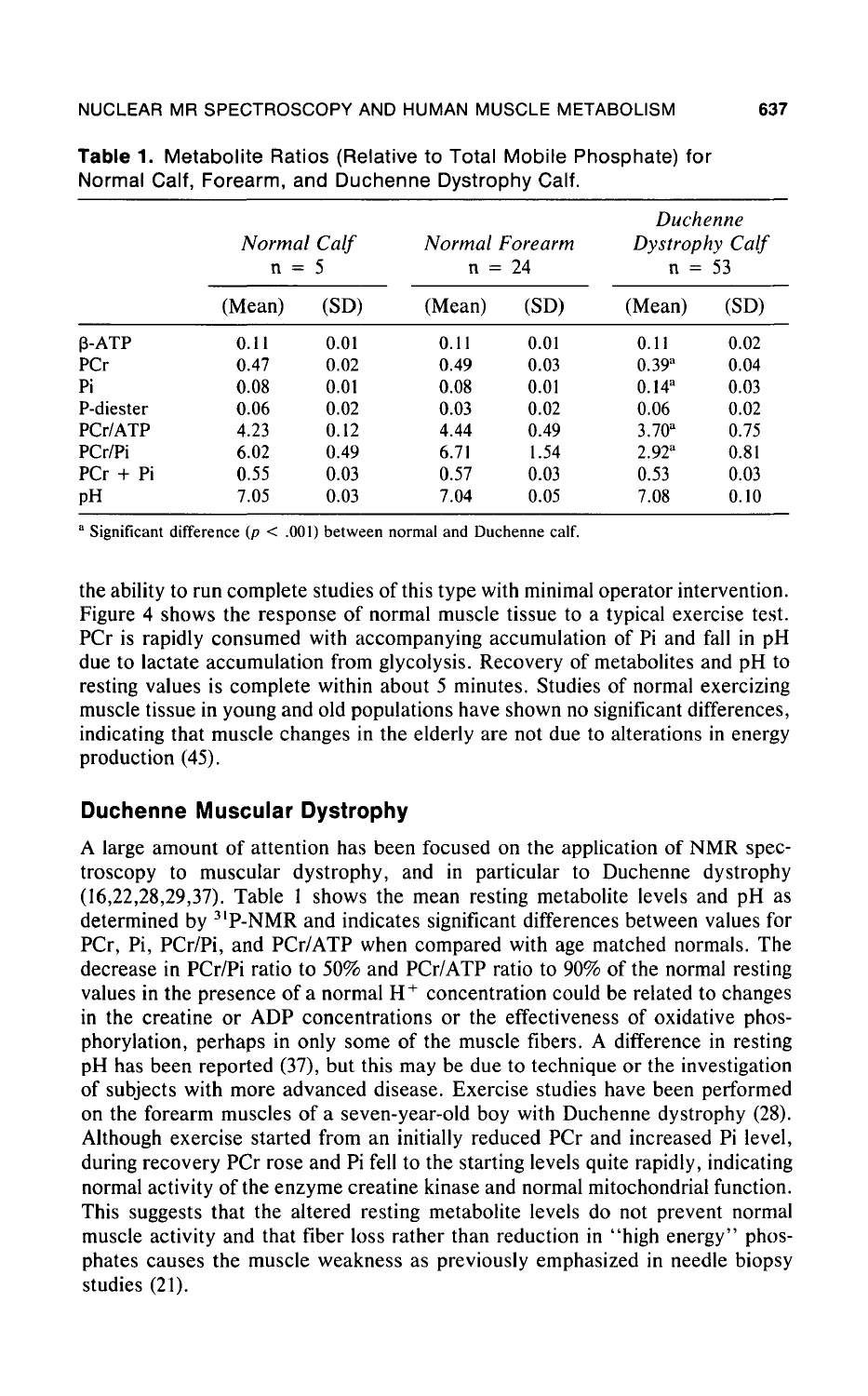

P-METABOLITE AND pH CHANGES AT REST WITH ISCHAEMIA

Figure 3. Changes in <sup>31</sup>P metabolites and pH in normal resting forearm muscle induced by occlusion of the arterial blood supply. Spectra were collected using a 6 cm surface coil placed over the forearm flexor muscle compartment. The pulse length was optimized for maximum signal: 32 pulses, pulse delay 2.256 s.

#### **Other Myopathies**

Abnormal resting muscle spectra have been seen in only a few cases of myopathy apart from muscular dystrophy. The abnormalities reveal themselves as decreased PCr/Pi ratios (24,39), a reported increase in phosphodiester signal in hypothyroid myopathy (34) or alkaline pH (39). Exercise studies produce more interesting results.

Several cases of phosphofructokinase (PFK) deficiency have been examined (18,22,30). Although resting metabolite levels and pH are normal, exercise leads to the detection by 31P-NMR of rapid accumulation of fructose-6-phosphate, a metabolite in the glycolytic pathway (see Figure 5). No significant change in pH has been reported in any study confirming the inability to produce lactic acid. On cessation of exercise, there is a slow recovery of PCr to the resting level. This could be due to the trapping of phosphate by fructose-6-phosphate generated by the enzyme block.

Another more common, but still rare, disorder is McArdle's syndrome (myophosphorylase deficiency), in which the patient is unable to utilize glycogen for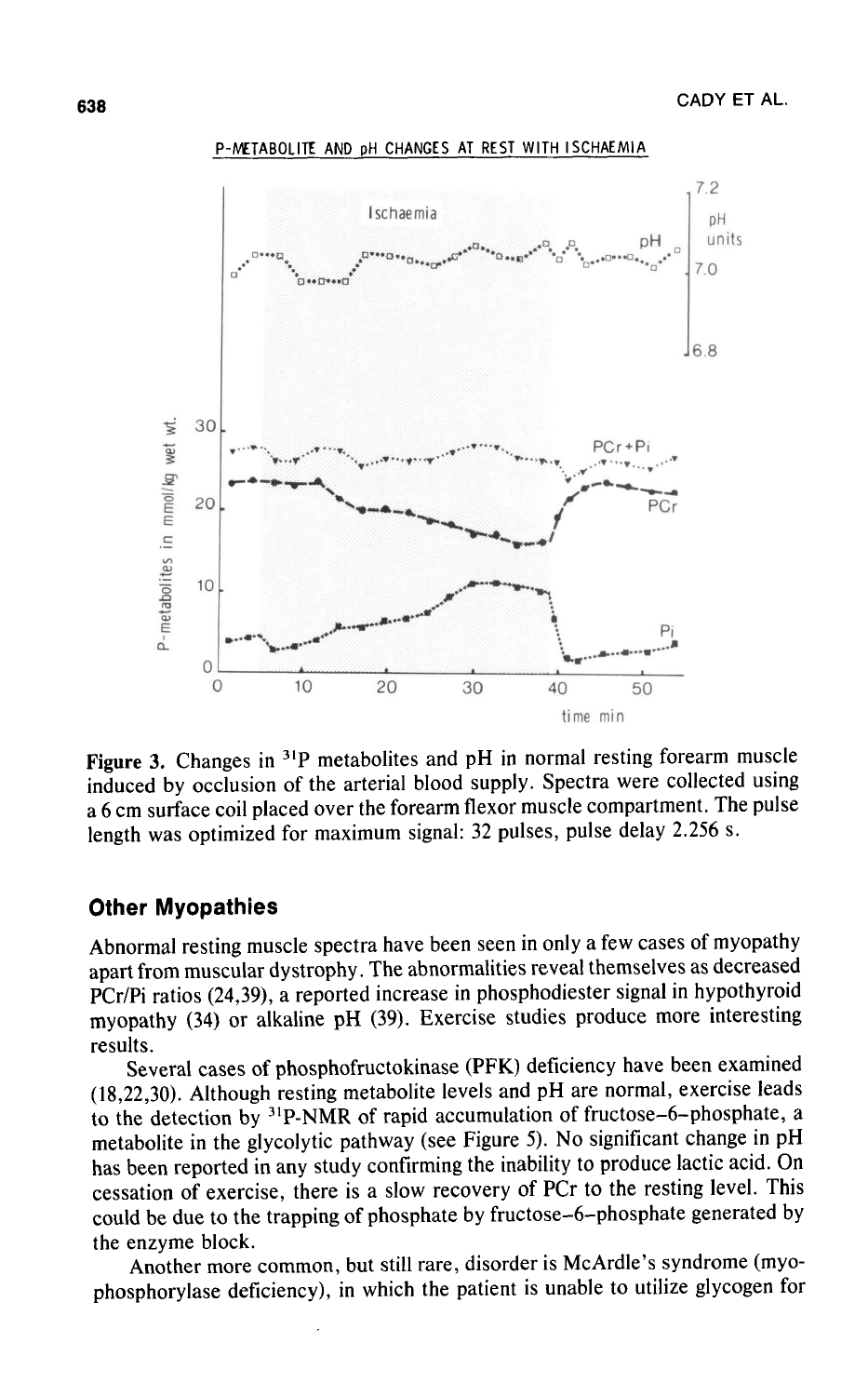

Figure 4. Response of normal muscle tissue to anaerobic contractions. During the exercise regime the arterial circulation was occluded by the application of a sphygmomanometer cuff controlled by compressed air. Exercise consisted of 32  $\times$  1 sec. 20% maximum isometric voluntary contractions interleaved with data acquisition every 2.256 sec. Subject performance was monitored by the use of a strain gauge applied to the back of the hand. On alternate data collections the muscle was relaxed. At the end of the complete exercise sequence the cuff was let down and the metabolite levels allowed to recover. Conditions of data collection as for Figure 3. Metabolite concentrations were estimated using a total mobile phosphate concentration of 49.5 mmol. kg<sup>-1</sup> wet wt. Source: *Reference 20.*

anaerobic glycolysis because of a deficiency of the enzyme phosphorylase. This has been studied in four patients using <sup>31</sup>P-NMR (39,41). The resting metabolite levels were normal, and average resting pH was 7.05. During exercise there was a marked decrease in PCr and an increase in Pi—but no intracellular acidosis in the patients with McArdle's syndrome, while in normal subjects pH decreased significantly due to lactic acid production. In fact, during exercise in the myophosphorylase-deficient muscle, pHs were consistently alkaline and could be estimated very well because of the high Pi and PCr signal-to-noise ratios.

A case of postviral myopathy following chickenpox has recently been investigated (3). The study revealed a very rapid intracellular acidosis on exercise and subsequently a slower than normal recovery of PCr to the resting level while pH recovered at the normal rate. The excess acidosis could have been caused by increased lactic acid production, reduced buffering capacity, or abnormal elimination of acid from the cytosol. Because of the normal pH late in the exercise protocol and the normal rate of pH recovery, it has been suggested that the ab-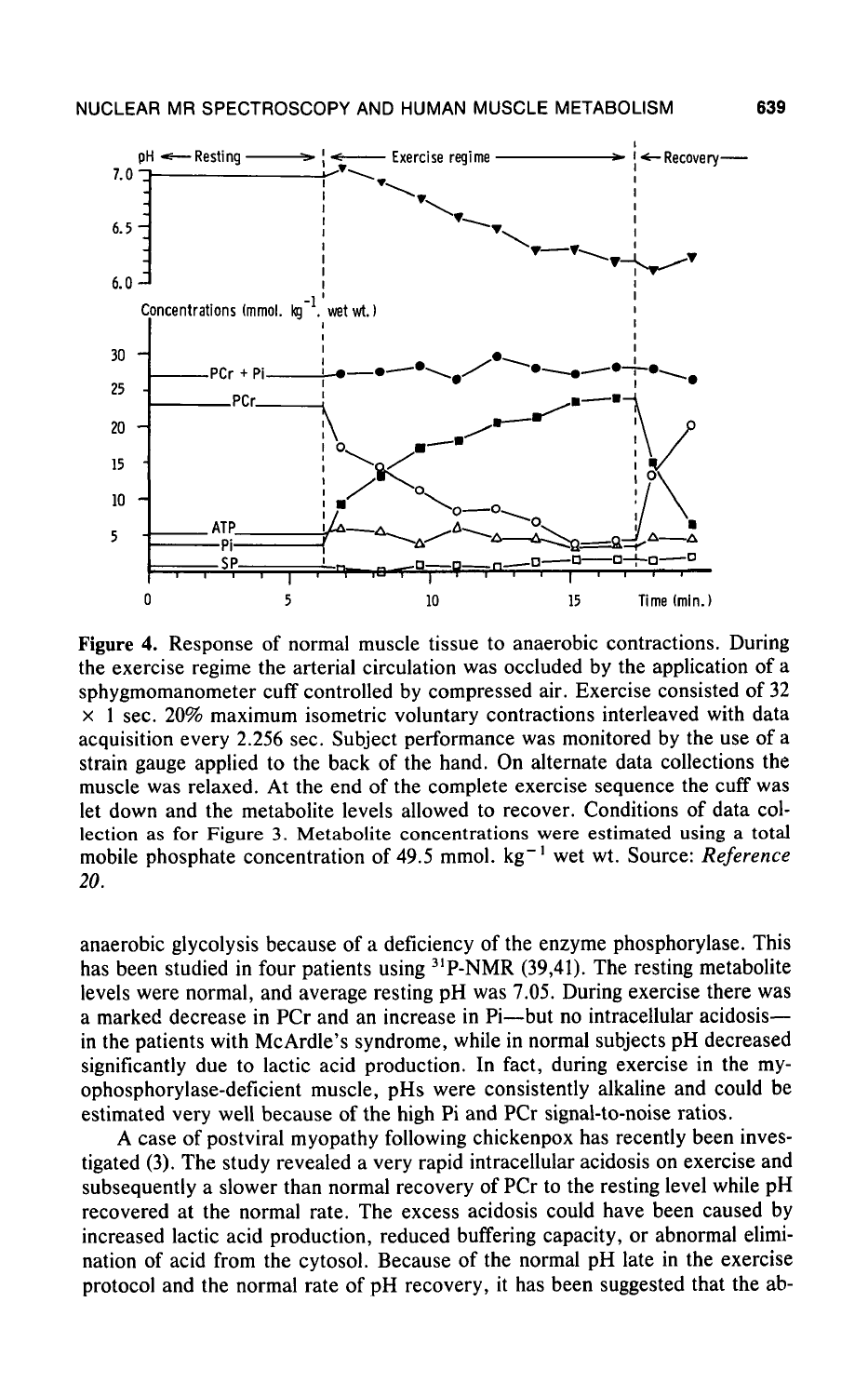

Figure 5. <sup>31</sup>P NMR spectrum of phosphofructokinase- (PFK) deficient forearm muscle during aerobic exercise. Note the greatly increased sugar phosphate peak at about 7 ppm due mainly to the accumulation of unmetabolized fructose-6 phosphate. Data acquisition conditions as for Figure 3, but 64 pulses. The peak assignments are as for Figure 2.

normality may be due to a change in the relative contributions of glycolytic and oxidative processes. A low general mitochondrial activity in subjects with muscle pain has been described (35), and this therefore is not too surprising.

Hypothyroid myopathy has been investigated in two subjects. In one case, a raised phosphodiester level was reported (34), but in the other case (30), no significant abnormality at rest or during exercise and recovery was shown both before and 6 weeks after commencement of thyroxine, despite the subjects' regaining normal muscle function.

In a large number of patients with undiagnosed muscular pain and fatigue during or after exercise <sup>31</sup>P-NMR has so far not shown any abnormality in spite of the possibility of energy supply defects. One group reports that out of 68 such cases, only 20% have shown a deviation from normal NMR results (39).

#### **Monitoring Chemotherapy**

Clinical NMR offers the possibility of monitoring the response of *in situ* tissue to therapeutic regimes. Of particular importance is the cytotoxic response of malignant tissue to chemotherapy; the noninvasive nature of NMR is ideally suited to this function. So far only one *in situ* malignant tumor (that of muscle, a rhabdomyosarcoma) has come under scrutiny  $(27)$ . The <sup>31</sup>P-NMR spectra from the tumor (see Figure 6) taken at the start and end of a six week course of chemotherapy were very different from a spectrum taken from a healthy volunteer which mainly represented interosseus muscle and was similar in appearance to Figure 2.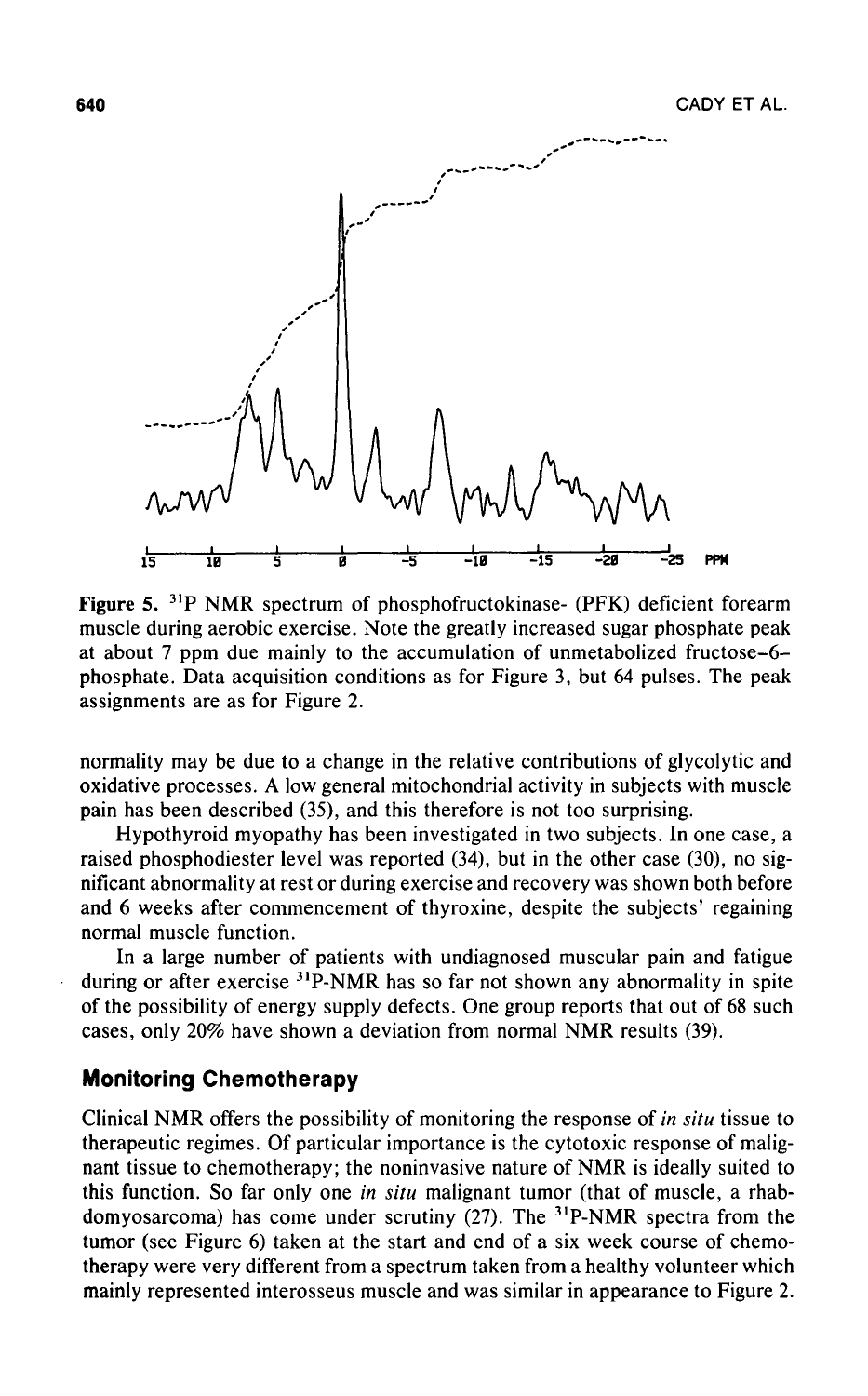

Figure 6. <sup>31</sup>P-NMR spectra of a malignant tumor of muscle tissue (a rhabdomyosarcoma) taken before and after a course of chemotherapy. Spectra were collected using a 4 cm surface coil placed directly over the 5 cm long, 3.5 cm wide, 1 cm deep tumor on the dorsal surface of the hand. Each spectrum resulted from the sum of 512 free induction decays with a pulse interval of 2.5 s and a 24  $\mu$ s pulse length giving optimum signal from <sup>31</sup>P nuclei close to the coil. Legend: 1 phosphomonoester; 2—inorganic phosphate; 3—phosphodiester; 4—phosphocreatine; 5— $\gamma$ -ATP; 6— $\alpha$ -ATP; and 7— $\beta$ -ATP. It is possible that peaks 5 to 7 contain contributions from other di- and trinucleotides as well as NAD and NADH (peak 6).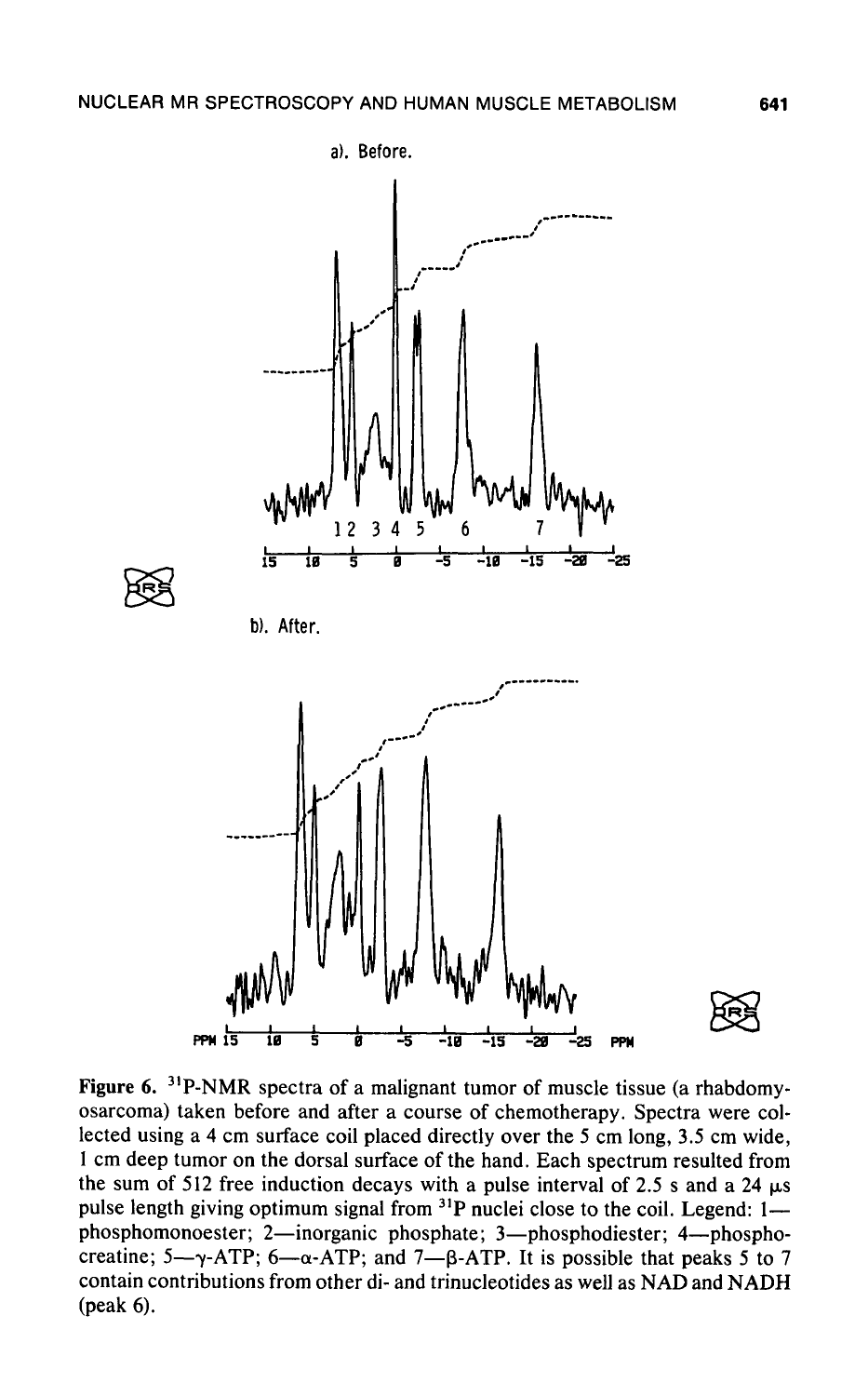The most striking features were the presence of conspicuous peaks in the phosphomonoester and diester regions of the spectra and reduced PCr/Pi and PCr/ ATP ratios when compared with the normal subject's. The only differences between the tumor spectra before and after treatment were reductions in PCr/ATP to 75% and PCr/Pi to 70% of their initial values. In accord with the overall clinical situation and the absence of tumor resorption, this was taken to indicate deterioration. The ability to follow such changes indicates the potential for monitoring the effect of different cytotoxic chemotherapeutic regimes.

#### **FUTURE DEVELOPMENT OF CLINICAL NMR SPECTROSCOPY FOR MUSCLE STUDIES**

The more general application of NMR spectroscopy to muscle disease must be considered in the light of some of the other major clinical applications. <sup>31</sup>P-NMR spectroscopy has already made a significant contribution to the study of neonatal cerebral metabolism (14,32,48). Further advances in the investigation of the brain and other organs in adults and children will require the use of large-bore wholebody spectrometers which are recently available. Systems are also being developed to combine NMR imaging and spectroscopy (13). The considerable investment of financial and personnel resources in the management of a clinical NMR system will depend on its application to a broad medical horizon including both imaging and spectroscopy of many different organs. However, advantages arise from experience gained in studying other tissues, particularly in terms of the optimization of signal localization and sensitivity.

At present, the use of NMR in the study of muscle and other tissues is handicapped to some extent by the reliance on surface coil techniques. The development of methods by which the operator can know fairly precisely the location and shape of the tissue volume from which the NMR signal originates will be very beneficial. Some sensitivity problems are encountered when investigating deeper tissues. These may be avoided in the future if the potential of 'H NMR is realized, especially if studies of the safety of NMR allow the introduction of higher magnet field strengths and hence better resolution and signal-to-noise ratios. The variety of metabolites that are available for study by 'H-NMR may make it unnecessary to use other nuclei in general, although there will always be special applications.

Several NMR systems offer the facilities of imaging (based on 'H) together with spectroscopy and will be of potential value in identifying more precisely the sensitive volume from which biochemical measurements are made. A further development which is in sight is the possibility of imaging with individual phosphorus-containing metabolites so as to give the topography of tissue biochemistry. The application to a myopathy would be to identify damaged and diseased volumes of muscle as well as the study of the homogeneity of energy exchanges in different parts of a muscle during its contraction. This has particular relevance to contracture development in patients with the glycolytic disorders already mentioned (McArdle's syndrome and phosphofructokinase deficiency), and such application may give diagnostic information in a wider range of causes of unexplained muscle pain.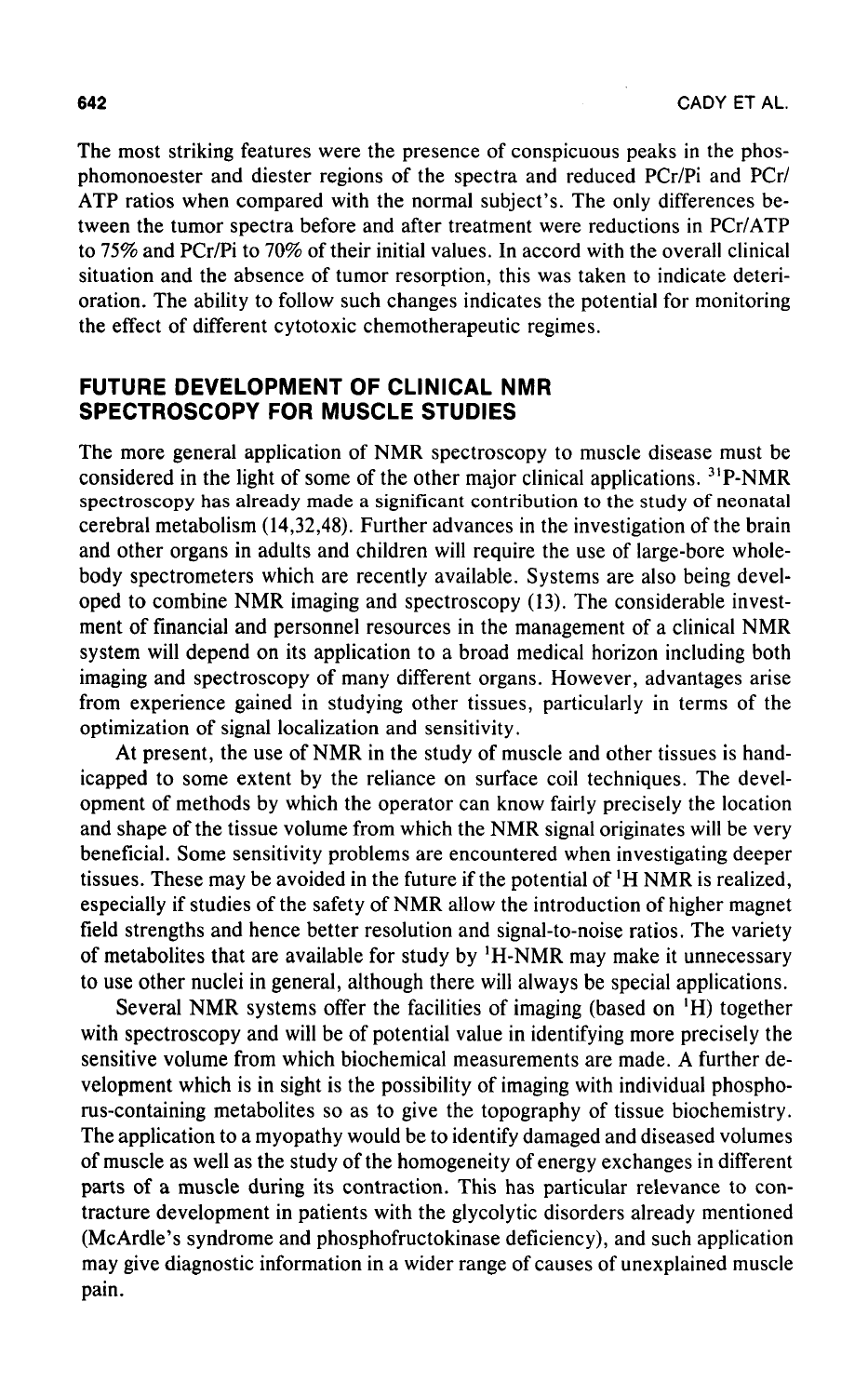#### **REFERENCES**

- 1. Ackerman, J. J. H., Grove, T. H., Wong, G. G., Gadian, D. G., & Radda, G. K. Mapping of metabolites in whole animals by 31P NMR using surface coils. *Nature,* 1980, 283, 167-70.
- 2. Alger, J. R., & Shulman, R. G. Metabolic applications of high resolution  $^{13}C$  nuclear magnetic resonance spectroscopy. *British Medical Bulletin,* 1984, 40, 160-64.
- 3. Arnold, D. L., Bore, P. J., Radda, G. K., Styles, P., & Taylor, D. J. Excessive intracellular acidosis of skeletal muscle on exercise in a patient with post-viral exhaustion/fatigue syndrome. *The Lancet,* 1984, 1, 1367-69.
- 4. Arus, C, Barany, M., Westler, W. M., & Markley, J. L. 'H NMR of intact tissues at 11. IT. *Journal of Magnetic Resonance,* 1984, 57, 519-25.
- 5. Arus, C, Barany, M., Westler, W. M., & Markley, J. L. 'H NMR of intact muscle at 1 IT. *FEBS Letter,* 1984, 165, 231.
- 6. Aue, W. P., Muller, S., Cross, T. A. & Seelig, J. Volume selective excitation: A novel approach to topical NMR. *Journal of Magnetic Resonance,* 1984, 56, 350-54.
- 7. Barany , M., Doyle, D. D., Graff, G., Westler, W. M., & Markley, J. L. Natural abundance <sup>13</sup>C NMR spectra of human muscle, normal and diseased. *Magnetic Resonance in Medicine,* 1984, 1, 30-43.
- 8. Behar, K. L., den Hollander, J. A., Stromski, M. E., Ogino, T., Shulman, R. G., Petroff, O. A. C, & Pritchard, J. W. High-resolution 'H nuclear magnetic resonance study of cerebral hypoxia *in vivo. Proceedings of the National Academy of Sciences,* 1983, 80, 4945-48.
- 9. Bendall, M. R., & Gordon, R. E. Depth and refocussing pulses designed for multipulse NMR with surface coils. *Journal of Magnetic Resonance,* 1983, 53, 365-85.
- 10. Bendall, M. R., & Aue, W. P. Experimental verification of depth pulses applied with surface coils. *Journal of Magnetic Resonance,* 1983, 54, 149-52.
- 11. Bendall, M. R., & Pegg, D. T. DEPT at depth: Polarization transfer and sample localization combined using surface coils. *Journal of Magnetic Resonance,* 1984, 57, 337-43.
- 12. Bottomley, P. A. Localized NMR spectroscopy by the sensitive point method. *Journal of Magnetic Resonance,* 1982, 50, 335-38.
- 13. Bottomley, P. A., Hart, H. R. Jr., Edelstein, W. A., Schenk, J. F., Smith, L. S., Leue, W. M., Mueller, O. M., & Redington, R. W. Anatomy and metabolism of the normal human brain studied by magnetic resonance at 1.5 Tesla. *Radiology,* 1984, 150, 441-46.
- 14. Cady, E. B., Dawson, M. J., Hope, P. L., Tofts, P. S., Costello, A. M. de L., Delpy, D. T., Reynolds, E. O. R., & Wilkie, D. R. Non-invasive investigation of cerebral metabolism in newborn infants by phosphorus nuclear magnetic resonance spectroscopy. *The Lancet,* 1983, 1, 1059-62.
- 15. Cady, E. B., Delpy, D. T., & Tofts, P. S. Clinical <sup>31</sup>P NMR spectroscopy. In R. A. Lerski, (ed.), *Physical principles and clinical applications of NMR.* Bristol: Adam Hilger, 1984.
- 16. Cady, E. B., Edwards, R. H. T., Griffiths, R. D., & Wilkie, D. R. <sup>31</sup>P nuclear magnetic resonance studies of leg muscle metabolites in Duchenne muscular dystrophy. *Proc. Phys. Soc.* April, 1984, 57.
- 17. Cady, E. B., & Wilkie, D. R. Estimation of cerebral intracellular pH by 31P NMR spectroscopy. In P. Rolfe, *(ed.), Fetal and neonatal physiological measurements.* London: Butterworths, in press.
- 18. Chance, B., Eleff, S., Bank, W., Leigh, Jr., J. R., & Warnell, R. <sup>31</sup>P NMR studies of control of mitochondrial function in phosphofructokinase-deficient human skeletal muscle. *Proceedings of the National Academy of Sciences,* 1982, 79, 7714-18.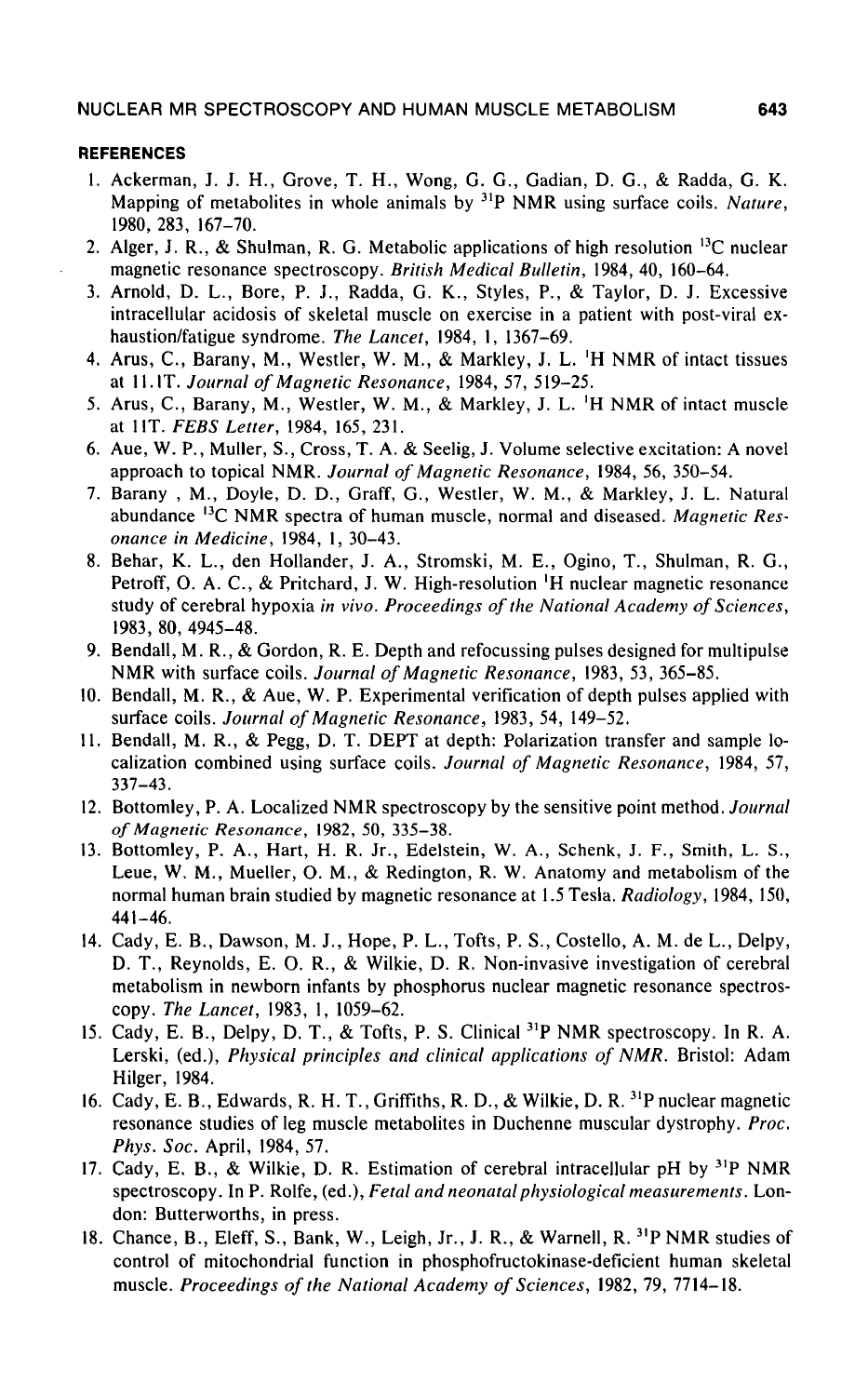- 19. Cresshull, I. D., Dawson, M. J., Edwards, R. H. T., Gadian, D. C, Gordon, R. E., Radda, G. K., Shaw, D., & Wilkie, D. R. Human muscle analyzed by  $31P$  nuclear magnetic resonance in intact subjects. *Journal of Physiology,* 1981, 317, 18.
- 20. Dawson, M. J. Quantitative analysis of metabolite levels in normal human subjects by 3IP topical magnetic resonance. *Bioscience Reports,* 1982, 2, 727-33.
- 21. Edwards, R. H. T. Energy metabolism in normal and dystrophic human muscle. In L. P. Rowland, (ed.), *Pathogenesis of human muscular dystrophies.* Amsterdam: Excerpta Medica, 1977, 416-28.
- 22. Edwards, R. H. T., Dawson, M. J., Wilkie, D. R., Gordon, R. E., & Shaw, D. Clinical use of nuclear magnetic resonance in the investigation of myopathy. *The Lancet,* 1982, 1, 725-31.
- 23. Evelhoch, J. L., Crowley, M. G., & Ackerman, J. J. H. Signal-to-noise optimization and observed volume localization with circular surface coils. *Journal of Magnetic Resonance,* 1984, 56, 110-24.
- 24. Gadian, D. G., Radda, G. K., Ross, B., Hockaday, J., Bore, P., Taylor, D. J., & Styles, P. Examination of a myopathy by phosphorus nuclear magnetic resonance. *The Lancet,* 1981, 2, 774-75.
- 25. Gordon, R. E., Hanley, P. E., Shaw, D., Gadian, D. G., Radda, G. K., Styles, P., Bore, P. J., & Chan, L. Localization of metabolites in animals using  $31P$  topical magnetic resonance. *Nature,* 1980, 287, 736-38.
- 26. Gordon, R. E., Hanley, P. E., & Shaw, D. Topical magnetic resonance. *Progress in NMR Spectroscopy,* 1982, 15, 1-47.
- 27. Griffiths, J. R., Cady, E. B., Edwards, R. H. T., McCready, V. R., Wilkie, D. R., & Wiltshaw, E. 3IP NMR studies of a human tumor *in situ. The Lancet,* 1983, 1, 1435- 36.
- 28. Griffiths, R. D., Cady, E. B., Edwards, R. H. T., & Wilkie, D. R. Muscle energy metabolism in Duchenne dystrophy studied by  $31P$  NMR: Controlled trials show no effect of allopurinol or ribose. *Muscle and Nerve.* Submitted for publication.
- 29. Griffiths, R. D., Cady, E. B., Edwards, R. H. T., & Wilkie, D. R. <sup>31</sup>phosphorus nuclear magnetic resonance used in a double blind trial of allopurinol in Duchenne muscular dystrophy. *Clinical Science,* 1984, 66, 16.
- 30. Griffiths, R. D., Edwards, R. H. T., & Cady, E. B. *31-P NMR studies of human myopathy.* Proceedings of INCONSIM (30th May, 1984) Lisbon, Portugal. Portuguese Society of Radiology and Nuclear Medicine.
- 31. Haase, A., Hanicke, W., & Frahm, J. The influence of experimental parameters in surface coil NMR. *Journal of Magnetic Resonance,* 1984, 56, 401-12.
- 32. Hope, P. L., Costello, A. M. de L., Cady, E. B., Delpy, D. T., Tofts, P. S., Chu, A., Hamilton, P. A., Reynolds, E. O. R., & Wilkie, D. R. Cerebral energy metabolism studied wth phosphorus NMR spectroscopy in normal and birth-asphyxiated infants. *The Lancet,* 1984, 2, 366-70.
- 33. Hore, P. J. Solvent suppression in Fourier transform nuclear magnetic resonance. *Journal of Magnetic Resonance,* 1983, 55, 283-300.
- 34. lies, R. A., Stevens, A. N., & Griffiths, J. R. NMR studies of metabolites in living tissue. *Progress in NMR Spectroscopy,* 1982, 15, 49-200.
- 35. Mills, K. R., & Edwards, R. H. T. Investigative strategies for muscle pain. *Journal of Neurological Sciences,* 1983, 58, 73-88.
- 36. Moon, R. M., & Richards, J. H. pH by 3IP magnetic resonance. *Journal of Biological Chemistry,* 1973, 248, 7276-78.
- 37. Newman, R. J., Bore, P. J., Chan, L., Gadian, D. G., Styles, P., Taylor, D. J., & Radda, G. K. Nuclear magnetic resonance studies of forearm muscle in Duchenne dystrophy. *British Medical Journal,* 1982, 284, 1072-74.
- 38. Radda, G. K., & Steiner, R. E., eds. Nuclear magnetic resonance and its clinical applications. *British Medical Bulletin,* 1984, 40.